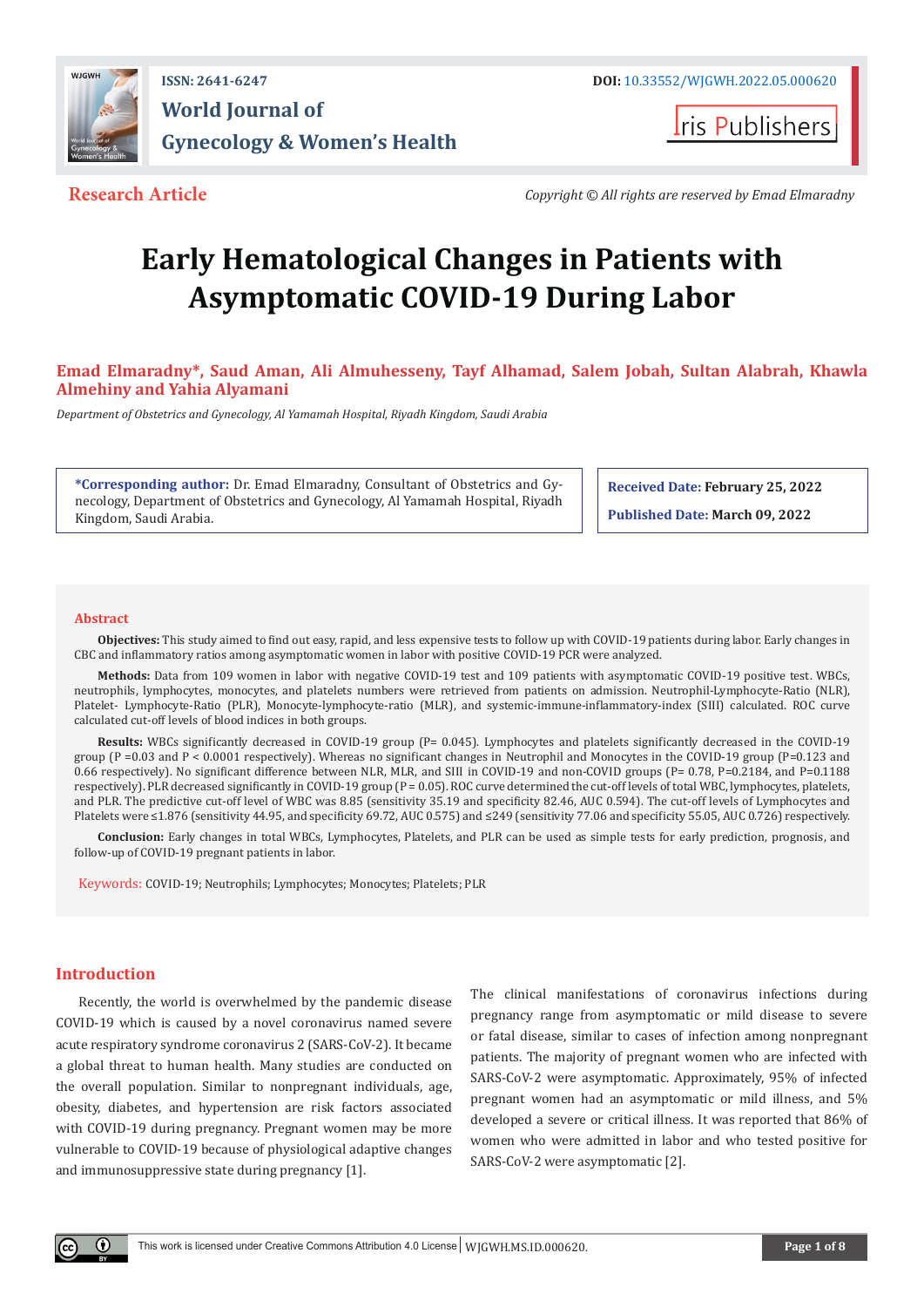Most of the previous reports on the SARS-CoV-2 laboratory results were collected from the general population and limited information is available based on pregnancy and labor status. Moreover, asymptomatic patients in labor with confirmed SARS-CoV-2 infection need to assess their prospective risk for developing severe disease. Detection and combining appropriate cutoffs for certain hematological parameters could help in identifying the prognosis and severity of cases during pregnancy and labor.

Studies have proposed that the hyperinflammatory response created by SARS-CoV-2 is the main cause of disease severity and death in infected patients [3]. It was also shown that hematologic parameters were altered in COVID-19 patients but Pregnancy itself may influence these parameters. Physiological changes during pregnancy regarding leukocytes (neutrophils, monocytes, and lymphocytes) and platelets, may complicate the use of predictive values of these hematological parameters.

COVID-19 laboratory findings in pregnant women are conflicting. A complete blood count (CBC) is the most ordinarily performed hematological laboratory test worldwide. It was found that there is a strong association between COVID-19 positive pregnant patients and a low WBC count [4]. In asymptomatic patients WBC was found to be normal or decreased in COVID-19 pregnant patients; however, in severe cases, the WBC was increased when compared to the nonsevere cases. On the other hand, leukocytosis was found in 50% of pregnant women infected with COVID-19 [5].

The functions of neutrophils in viral infections have not been fully explained yet. An increasing number of studies have revealed that neutrophils exhibit both protective and pathologic functions. Neutrophils are now considered as one of the most important immune cells in defending the airway epithelium against the SARS-CoV-2 infection. Neutrophils perform an essential function in the clearance of bacteria and specific mechanisms to combat viruses. Neutrophil numbers were mostly normal or even decreased in non-severe COVID-19 patients compared to healthy controls but were increased in severe infections. However, excessively increased neutrophils producing proinflammatory mediators can cause cytokine storm and Tissue damage, leading to severe pneumonia and death [6].

Lymphocytes are the primary immune barrier against viral infections. SARS-CoV-2 may directly infect lymphocytes and causes profound damage to lymphocytes. In addition, the release of cytokines and chemokines will draw immune cells, such as monocytes and T lymphocytes, from the blood to the infected area, causing lymphopenia in COVID-19 patients. The course of the disease in COVID-19 infection seemed to depend upon differences in lymphocyte regeneration in response to lymphocyte destruction by the virus [7].

Studies showed that lymphopenia was present in almost all symptomatic patients and was considered a sensitive and reliable marker of disease severity and outcomes in COVID-19 infection. Moreover, lymphocyte count was considered to be an important parameter in predicting disease severity and outcome [8]. It was reported that there is a dynamic change in peripheral blood lymphocytes with COVID-19. Lymphocyte percentage in pregnant women with COVID-19 was significantly lower compared with nonpregnant women. A possible reason for this finding is that lymphocytes are depleted because the virus is engulfed [9].

Monocytes had a pivotal function in host defense. They are liable for early pathogen recognition, initiation, and determination of inflammation. It was also responsible for the repair of tissue damage, especially lung injury in respiratory diseases [10]. Blood monocytes provide a window on the systemic immune reaction from production to tissue recruitment, reflecting the impact of infection on the host. Circulating monocytes and tissue macrophages participate in altogether stages of SARS COVID- 19. During the infection, monocytes and macrophages could also be involved within the hypersensitive and exacerbated reactions that contribute to the tissue damage. It was found that activated monocytes infiltrate lungs in patients with COVID-19 and animal models of SARS-CoV-2 infection. Studies reported that monocyte numbers were generally within the normal range but could be in the lower range in the severe patient [11].

Thrombocytopenia was detected in COVID-19 patients. The incidence varies according to disease severity. In general, COVID-19 patients have normal or low platelet counts. Severe cases of Covid-19 had lower thrombocytopenia than mild cases. Lower platelet count was found in a meta- analysis of severe COVID-19 patients compared to the non-severe cases. In Wuhan Hospital, COVID-19 patients admitted with thrombocytopenia had a poor prognosis with an increased risk of inpatient mortality. Lippi et al, decided that platelet counts may determine disease severity [12].

The neutrophil-to-lymphocyte ratio (NLR), is a famous marker of infection and systemic inflammation. It is recognized as a systemic marker of the inflammatory response that is superior to individual levels of neutrophils and lymphocytes in assessing disease progression in viral infections. Raised NLR values advocate a poor prognosis in COVID-19 disease. Elevated NLR was considered as a screening tool at admission to a hospital and identification of high-risk patients. Increasing neutrophil count and a decrease in lymphocyte count in severe cases of COVID-19 may be related to increased NLR levels [13].

Platelet-lymphocyte-ratio (PLR) has also been reported as a parameter that indicates the severity of the infection. PLR was significantly higher in COVID-19 patients. The PLR of patients reflects the degree of cytokine storm, which might provide a new indicator in the monitoring of patients with COVID-19. PLR is a unique biomarker to predict the severity of COVID-19 [14].

Monocyte-lymphocyte ratio (MLR) in blood routine tests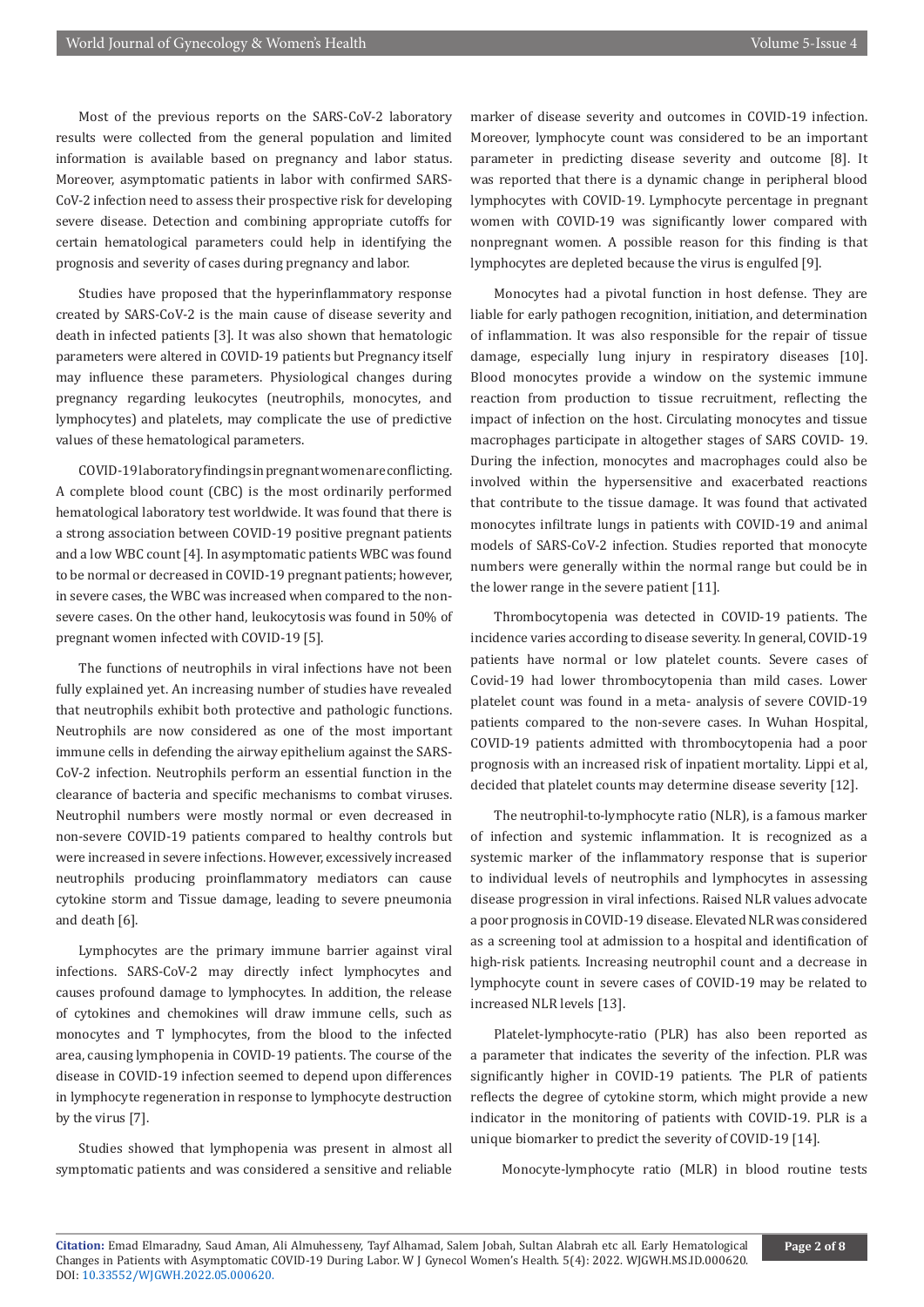have specific clinical application values in predicting the progress of infectious diseases. Several studies about COVID-19 showed abnormal parameters of lymphocytes and monocytes in the peripheral blood of patients with COVID-19. MLR had a significant positive correlation with the Covid-19 disease severity. MLR also had a predicting value in hospitalized patients with COVID-19 [15].

Systemic immune-inflammation index (SIII), based on lymphocyte, neutrophil, and platelet counts, is an inflammationrelated indicator and can reflect the immune and inflammation status of the organism. SIII has been recently proposed as a prognostic indicator in the follow-up of sepsis and patients with cancer as an index defining the instability in the inflammatory response. Few reports about the role of SIII in reflecting the inflammatory situation and predicting the prognosis of patients with COVID-19. SIII was significantly higher in patients with severe Covid-19 disease [16].

Thus, there is a need for alternative, easy, rapid, less expensive, and more accessible tests to follow up covid-19 patients, especially during pregnancy and labor.

This study aimed to analyze early changes in CBC and inflammatory ratios among asymptomatic women in labor and had Covid-19 positive RT-PCR. It was also aimed to find a sensitive cutoff level of inflammatory markers for the prediction and prognosis of early asymptomatic COVID-19 pregnant patients. Incidence of cesarean sections and feto-maternal transmission in asymptomatic patients were also investigated.

### **Material and Methods**

CBC is a routine test done for all patients admitted to Al Yamamah Maternity Hospital for delivery. Mothers and infants were tested by nasopharyngeal SARS-CoV-2 RNA reverse transcriptasepolymerase chain reaction (RT-PCR).

Asymptomatic patients admitted to Al Yamamah Maternity hospital in labor (≥37 weeks) and their results of the COVID-19 test were positively included in this study in the period between January 2020 to December 2021. Patients known to have COVID-19 or had signs and symptoms such as fever, cough, dyspnea, low O2 saturation, or acute respiratory distress were excluded from this study. Any patients with medical complications such as DM, GDM, chronic hypertension, preeclampsia, and cholestasis were also excluded.

Data of 109 asymptomatic patients with COVID-19 positive tests and in labor were collected in this study (COVID-19 or study group). Also, data of 109 patients (≥37 weeks) with negative COVID-19 and in labor (non-COVID-19 group or Control group) were gathered. All cases were matched by age, parity, single fetus, and absence of chronic diseases. Demographic data were collected for all patients from the Hospital's electronic medical record.

Total WBCs, neutrophils, lymphocytes, monocytes, and platelets numbers were retrieved from all patients on admission. Neutrophil-Lymphocyte-Ratio (NLR), Platelet Lymphocyte Ratio (PLR), Monocyte lymphocyte ratio (MLR), and systemic immuneinflammatory index (SIII) were calculated. MLR was calculated by dividing the absolute monocytes counts by the absolute lymphocyte counts. (SII) is calculated by (N×P)/L (N, P, and L represent neutrophil counts, platelet counts, and lymphocyte counts, respectively).

All participants shared in this study have signed a consent form. Also, approval consent was taken by the Medical Ethics Committee of Al Yamamah Hospital.

#### **Statistical Analyses**

Statistical analyses were performed using the software SPSS Version 20 (SPSS Inc.). The analysis between the COVID-19-positive and non-COVID groups was performed using an independent sample t- test. Differences between COVID-19-positive and negative groups were considered statistically significant if the p-value was <0.05. Continuous variables were expressed as mean ± SD. ROC curve was used to calculate cut-off levels of blood indices in both groups.

# **Results**

Demographic data are shown in Table 1. No significant difference was found between the COVID- 19 group and the control group regarding age, parity, GA, and mode of delivery. Cesarean section (19.3%) was significantly higher in COVID group ( $P = 0.05$ ). Also, 2 cases of IUFD (1.8 %) were found in the COVID-19 group. All neonatal specimens tested, were negative by RT-PCR for SARS-CoV-2.

**Table1:** Summary of Demographic data of Covid-19 and Non-Covid-19 groups.

|                           | Age             | Parity          | <b>GA</b>        | <b>NVD</b> | C/S          |
|---------------------------|-----------------|-----------------|------------------|------------|--------------|
| $COVID-19(n=109)$         | $29.4 \pm 6.76$ | $2.18 \pm 1.92$ | $38.71 \pm 2.17$ | 86(78.9%)  | $21(19.3\%)$ |
| Non Covid group $(n=109)$ | $30.85 \pm 6.6$ | $2.51 \pm 1.90$ | $38.98 \pm 1.54$ | 98 (89.9%) | $11(10.1\%)$ |
| D                         | 0.11            | 0.2             | 0.29             | $P=0.076$  | $P = 0.05$   |

Total WBCs were significantly decreased in COVID-19 group compared to non-COVID-19 women in labor (10.58±3.74, 95% CI 9.87 - 11.29 vs 11.54±3.35, 95% CI 10.54 - 11.74, P= 0.05). There were no significant changes in Neutrophil No. between COVID-19 and the normal delivery control group (7.84±3.52 95% CI 7.18 to 8.50 vs 8.53±3.09 95 % CI 7.94 to 9.12, P=0.12). Absolute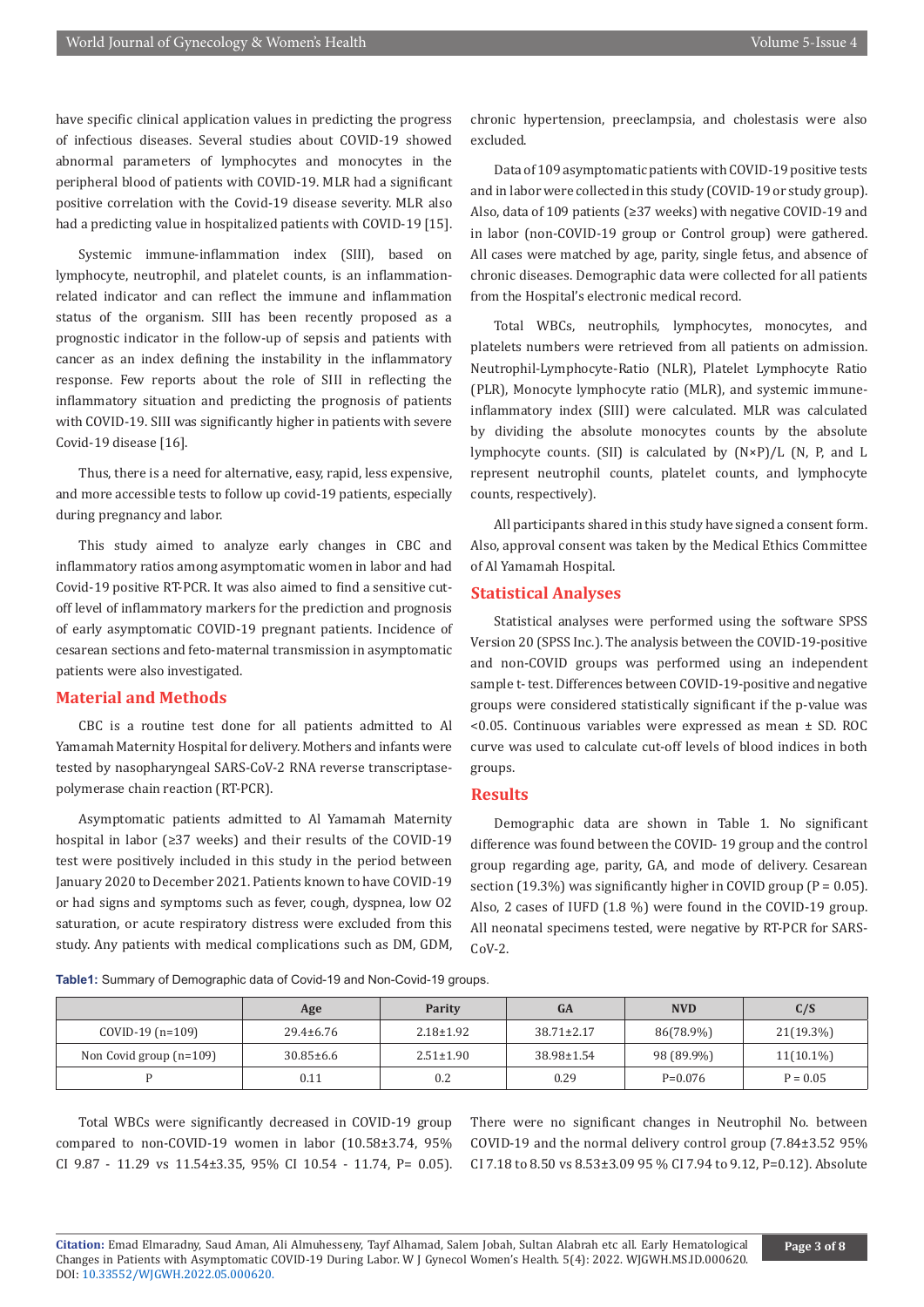lymphocyte No. was found to be significantly decreased (2.03±0.64 95% CI 1.91- 2.15 vs 2.24±0.75 95% CI 2.10- 2.38 P =0.03) in the COVID-19 group compared to the normal labor group.

Although Monocytes were increased in COVID-19 group, the increment was not significant in women with COVID-19 positive vs control group (0.70±0.39 95% CI 0.619- 0.774 vs 0.72±0.28 95% CI  $0.67 - 0.76$ , P= 0.66).

Platelets were found to be significantly decreased in the COVID-19 group compared to the control group (213.61±53.87 95% CI 203.38-223.83 vs 265.05±60.19 95% CI 253.62-276.47 and  $P < 2330.0001$ ).

Inflammatory ratios in Covid-19 and non-Covid-19 groups were calculated. No significant difference in NLR was found between COVID-19 and the control group (4.36±2.46 95% CI 3.89 to 4.82 vs 4.24±2.43 95% CI 3.82 to 4.67, P= 0.78). PLR was decreased significantly in COVID-19 group  $237(117.43 \pm 53.82)$ 95% CI 107.21-127.64 vs 132.69±62.04 95% CI 120.92- 144.47 and  $P = 0.05$ ). No significant changes were found in MLR between the Covid-19 and non-Covid-19 groups (0.38±0.22 95% CI 0.33 to 0.42 vs 0.36±0.22 95% CI 0.32 to 0.41, P=0.22). SIII was not significantly decreased in the Covid-19 group compared to no-Covid-19 (958.70±580.29 95% CI 808.53 to 1028.87 vs 1091.37±667.39 95% CI 964.06 to 1218.67 and P=0.12). Previous data and Inflammatory ratios are shown in Table 2.

**Table 2:** Comparing CBC and inflammatory Ratios in Covid-19 and Non-Covid -19 patients in labor.

|                                                | <b>Covid Pregnancy</b>               | <b>Non-COVID Pregnancy</b>        | P value    |
|------------------------------------------------|--------------------------------------|-----------------------------------|------------|
|                                                | Mean $\pm$ SD (95% CI)               | Mean $\pm$ SD (95% CI)            |            |
| Total WBC                                      | $10.58\pm3.74$ (9.87 - 11.29)        | $11.54\pm3.35$ (10.54 - 11.74)    | $P = 0.05$ |
| Neutrophil No                                  | $7.84\pm3.52$ (7.18 to 8.50)         | $8.53 \pm 3.086$ (7.94 - 9.12)    | $P = 0.12$ |
| Lymphocyte No                                  | $2.03 \pm 0.64$ (1.91 - 2.15)        | $2.24 \pm 0.75$ (2.10 - 2.38)     | $P = 0.03$ |
| Monocytes No                                   | $0.70$ $0.39$ $(0.619 - 0.774)$      | $0.72 \pm 0.28$ (0.67-0.76)       | $P = 0.66$ |
| Platelets No                                   | 213.61±53.87 (203.38-223.83)         | 265.05±60.19 (253.62-276.47)      | P < 0.0001 |
| 1-NLR (Neutrophil Lymphocyte Ratio)            | $4.36 \pm 2.46$ (3.89-4.82)          | $4.243 \pm 2.43$ (3.82-4.67)      | $P = 0.78$ |
| 2-PLR (Platelet Lymphocyte Ratio)              | 117.43±53.82 (107.21-127.64)         | 132.69±62.04(120.92-144.47)       | $P = 0.05$ |
| 3-MLR (Monocyte Lymphocyte Ratio)              | $0.38\pm0.22(0.33 \text{ to } 0.42)$ | $0.363 \pm 0.22$ (0.32 to 0.41)   | $P = 0.22$ |
| 4-SIII (Systemic Immune Inflammatory<br>Index) | 958.70±58.29(808.53 to 1028.87)      | 1091.37±667.39(964.06 to 1218.67) | $P = 0.12$ |

**Table 3:** Summary of ROC curves.

|                                    | <b>AUC</b> | CI               | D        | Youden<br>Index J | <b>Associated criterion</b><br><b>Cut-off level</b> | Sensitivity | <b>Specificity</b> |
|------------------------------------|------------|------------------|----------|-------------------|-----------------------------------------------------|-------------|--------------------|
| Total WBC                          | 0.59       | $0.53$ to $0.66$ | 0.01     | 0.18              | ≤8.85                                               | 35.19       | 82.46              |
| Lymphocytes No                     | 0.58       | $0.51$ to $0.64$ | 0.052    | 0.15              | $\leq 1.88$                                         | 44.95       | 69.72              |
| Platelets                          | 0.73       | $0.66$ to $0.78$ | < 0.0001 | 0.32              | $\leq$ 249                                          | 77.06       | 55.05              |
| PLR (Platelet/Lymphocyte<br>Ratio) | 0.59       | $0.52$ to $0.66$ | 0.018    | 0.193             | ≤89.7                                               | 36.7        | 82.57              |

ROC curve was used to study for positive results (WBC, lymphocyte no., Platelet no, PLR, and SIII) to determine the cut-off level of WBC. The predictive cut-off level of WBC was 8.85 with a sensitivity of 35.19 and specificity of 82.46 (95% CI 0.53 to 0.66). AUC was 0.59 and P =0.01. 35% Of cases < 8.85 in Covid-19 group whereas in control group 17.5% of cases <8.85.

a sensitivity of 44.95, and specificity 69.72 (95% CI 0.51 to 0.64). Platelet cut-off level was ≤249, and AUC was 0.73 (sensitivity 77.06 and specificity 55.05, 95% CI 0.66 to 0.78). PLR cut-off level was ≤89.7 and AUC was 0.59 (sensitivity 36.70 and specificity 82.57, 95% CI 0.52 to 0.66). Tab.3 summarizes sensitivity, specificity, and AUC of WBCs, lymphocytes, platelets, and PLR. Figure 1 shows the ROC curve of WBCs, lymphocytes, platelets, and PLR.

The cut-off level of Lymphocyte was ≤1.88, AUC was 0.58 with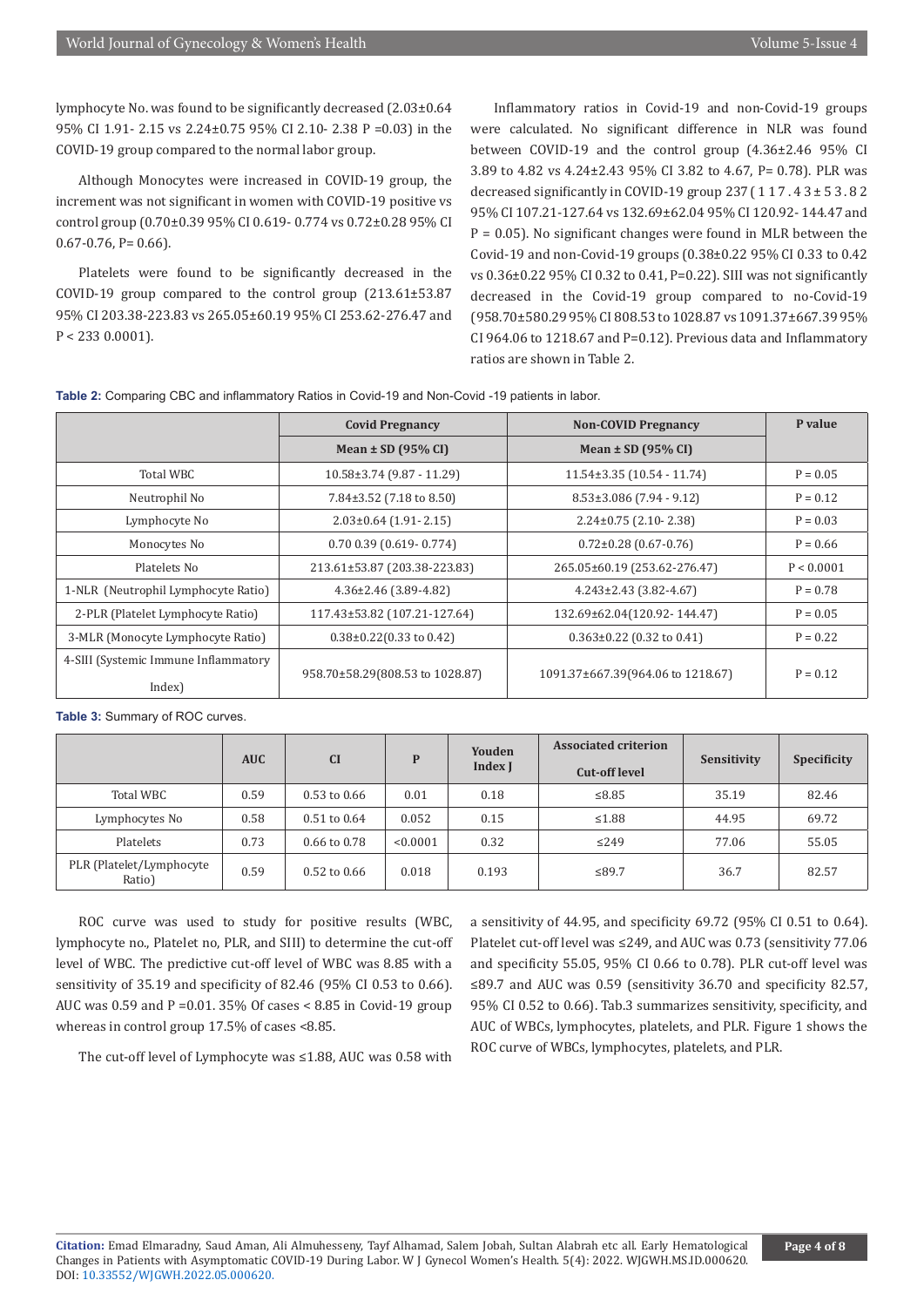

# **Discussion**

The outbreak of coronavirus disease 2019 (Covid-19) is an ongoing global pandemic disease caused by SARS-CoV-2 and affecting the lives of millions of people worldwide. Preliminary studies showed that systemic inflammatory response played an important role in the progression of the disease. Evidence has indicated that hyperinflammatory responses triggered by SARS-CoV-2 are the main cause of pathogenicity, damage, and functional impairment of major organs in the severe cases of patients who have died during the current viral disease [3]. The influence of COVID-19 on pregnant women is not completely clear. There is growing evidence that pregnant women may be at increased risk of infection with COVID-19 compared with non-pregnant women, particularly in the third trimester [1]. Moreover, there is a possibility of a newly born baby infection.

Laboratory findings of infected pregnant women are different from non-pregnant women. According to various research, the majority of pregnant women had mild to moderate COVID-19 symptoms, with a small percentage developing severe symptoms such as high temperature and pneumonia. In a previous study, 86 percent of women who were admitted in labor and tested positive for SARS-CoV-2 were asymptomatic [2].

Cesarean section in pregnant women with COVID-19 is high and this rate reaches 93% in China [17]. In our study, the incidence of CS in the COVID-19 group (19.3%) was also significantly higher than in the non-COVID group (10.1%, p=0.05). No fetal infection was detected in the COVID-19 group after delivery. It was also reported that there is no evidence for intrauterine transmission of COVID-19 from infected pregnant women to their fetuses [1].

# **WBC**

A complete blood count (CBC) is a common blood test ordered by physicians and interpreted in clinical laboratories. A literature review suggested that hematologic abnormalities in COVID-19 patients may serve as a diagnostic and prognostic tool for predicting illness severity and mortality. WBC is normally elevated during pregnancy due to the physiologic stress induced by the pregnant state.

WBC count in pregnant women infected with COVID-19 was controversial. It was reported that WBC counts were similar among healthy pregnant women and pregnant women with COVID-19 [9]. Other studies reported slightly lower WBC counts in pregnant women with COVID-19 [5,18]. Other researchers found that the WBC count in pregnant women with COVID-19 infection was significantly higher [5]. Zhao, et al. in Reported that patients with increased leukocyte count were more likely to develop a critical illness [19]. This significantly higher level may be due to systemic inflammation response. In our study, during labor, WBC was significantly lower in the Asymptomatic pregnant COVID- 288 19 group compared to the non-COVID group (10.58±3.74, 95% CI 9.87 - 11.29 vs 11.54±3.35, 95% CI 10.54 - 11.74, P= 0.05). Yang H, et al. also found that leucocytes were lower or normal in COVID-19 infected pregnant women [20]. WBC count may differ according to COVID-19 severity.

# **Neutrophil**

Since the beginning of the COVID-19 pandemic, strong evidence has accumulated indicating that neutrophils play a major role in the pathogenesis of the disease, particularly in patients with severe illness. Neutrophil numbers were usually normal in non-severe cases but were increased in severe infections. It was reported that normal and even decreased neutrophils were detected in COVID-19 patients compared to healthy controls [21].

Increased neutrophils in the blood of severely affected patients were noted as a prominent clinical feature of COVID-19. Wang Z, et al. suggested that neutrophilia might be related to the cytokine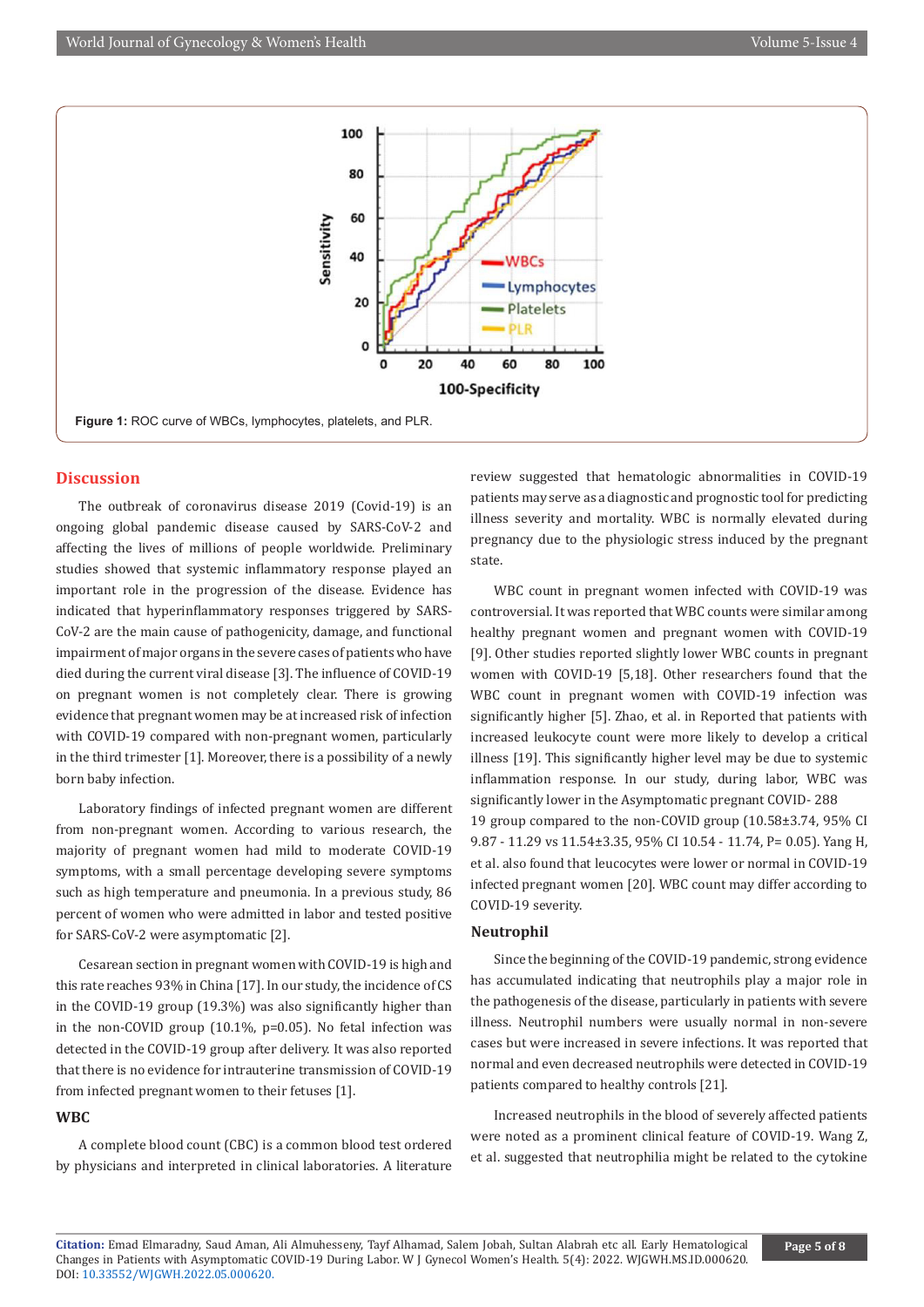storm induced by the invasion of COVID- 19 [5]. It was found that pregnant patients showed enhanced innate immune response evident by higher neutrophils [7]. Leukocytosis and elevated neutrophil ratio were found to be more common in pregnant women infected with COVID-19. On the other hand, in the Li N study, the infected COVID-19 pneumonia groups had lower counts of white blood cells and neutrophils [18]. In our study, neutrophil count in the COVID-19 group, not significantly changed compared to non-infected pregnant women. Similar results were found in other research [22].

# **Lymphocyte**

Dynamic changes of lymphocytes are most consistent in COVID-19 [21]. Fan, et al. reported that the percentage of lymphocytes changed dynamically throughout COVID-19 infection, that this change was more consistent than any other hematological parameter, and that more severe lymphopenia was associated with ICU admissions and non-survivors [23].

It was reported that pregnant COVID-19 patients had lymphopenia upon admission, and lymphocyte counts were particularly low in severe cases hospitalized in ICUs. Lymphocyte count could help to identify the likelihood of disease progression and severity in COVID-19 and therefore aid patient risk stratification and medical management [24].

In this study lymphocyte no. was significantly lowered in asymptomatic COVID-19 pregnant women compared to the control group (2.03±0.64 95% CI 1.91- 2.15 vs 2.24±0.75 95% CI 2.10- 2.38, P= 0.03). None of our infected patients developed severe COVID-19 or died. This result is comparable with Sun, et al results who also found significantly lower lymphocytes in infected pregnant women [4].

Also, Norooznezhad in the analysis of pre‐cesarean section CBC found a significant decrease in lymphocytes ratio and absolute lymphocytes count compared to healthy pregnant women [22]. Many other studies also showed decreased or normal lymphocytes count in infected pregnant women with COVID-19 [4] Lymphocyte count was determined to be the most sensitive and reliable parameter in predicting disease severity and outcome [24].

#### **Monocytes**

Monocytes play an important role in the immune system and a substantial part in the body's defense against viral infections. Monocytes are thought to be important participants in the pathophysiology of lung damage produced by cytokines storm in COVID-19 [10].

In COVID-19, monocyte numbers were usually within the normal range but could be decreased in severe patients [23]. The mechanism leading to monocytes alteration is still unclear, but a direct viral role can be suspected. In this study monocyte numbers were not significantly differed between asymptomatic COVID-19 and non-COVID-19 groups.

# **Platelet**

Pregnant women have somewhat fewer platelets count than non-pregnant women of the same age, and the number of platelets declines as the pregnancy progresses. Numerous physiological changes that occur during pregnancy could be responsible for lower platelet counts.

Previous research reported that thrombocytopenia was common in COVID-19 patients. In patients with severe COVID-19, the platelet count was markedly reduced, suggesting that changes in platelet levels may be predictive of the patient's prognosis [12]. Thrombocytopenia may occur due to direct infection of bone marrow precursors, leading to abnormal hematopoiesis of platelets, or a cytokine storm destroying progenitor cells. Thrombocytopenia may also be associated with platelet destruction by the immune system as a result of an auto-immune response or by increased platelet consumption due to lung damage [25].

It was reported that no significant difference in platelet count between COVID-19 pregnant women and non-COVID 19 cases [22]. However, in other studies, platelet counts were lower in pregnant with COVID-19 [12]. In this study, platelets were significantly decreased in COVID-19 group compared to 349 non-COVID-19 group (213.61±53.87 (203.38-223.83) vs 265.05±60.19 (253.62- 276.47) P < 0.0001).

# **Neutrophil Lymphocyte ratio (NLR)**

The NLR is recognized as a systemic marker of the inflammatory response that is superior to individual levels of neutrophils and lymphocytes in assessing disease progression in viral infections. Accumulating evidence suggests that the NLR increases significantly in patients with severe COVID-19 infection and is associated with poor outcomes in acute respiratory distress syndrome [26].

High NLR seems to be consistently increased in patients with severe COVID-19 cases. Feng Z, et al. reported that higher NLR had a prognostic value and can be considered as an independent predictor for severe pneumonia in COVID-19 patients. It was also reported that elevated NLR could be used as a screening tool at admission to a hospital to identify high-risk patients [27].

Limited data are comparing the NLR in healthy pregnant women with that in COVID-19 pregnant women, and the results were inconsistent. It was reported that in pregnant women, the NLR cutoff level was 5.1 (sensitivity 70% and specificity 63%) between normal and those with severe disease [28]. In this study, there was also no significant difference between asymptomatic COVID-19 pregnant patients and non-COVID cases.

#### **Platelet to Lymphocyte Ratio (PLR)**

PLR was considered as a marker of a pre-existing inflammation or chronic inflammatory state. Previous research reported that PLR was an indicator of the severity of COVID-19 infection. On hospital admission, a higher level of PLR on admission in COVID-19 patients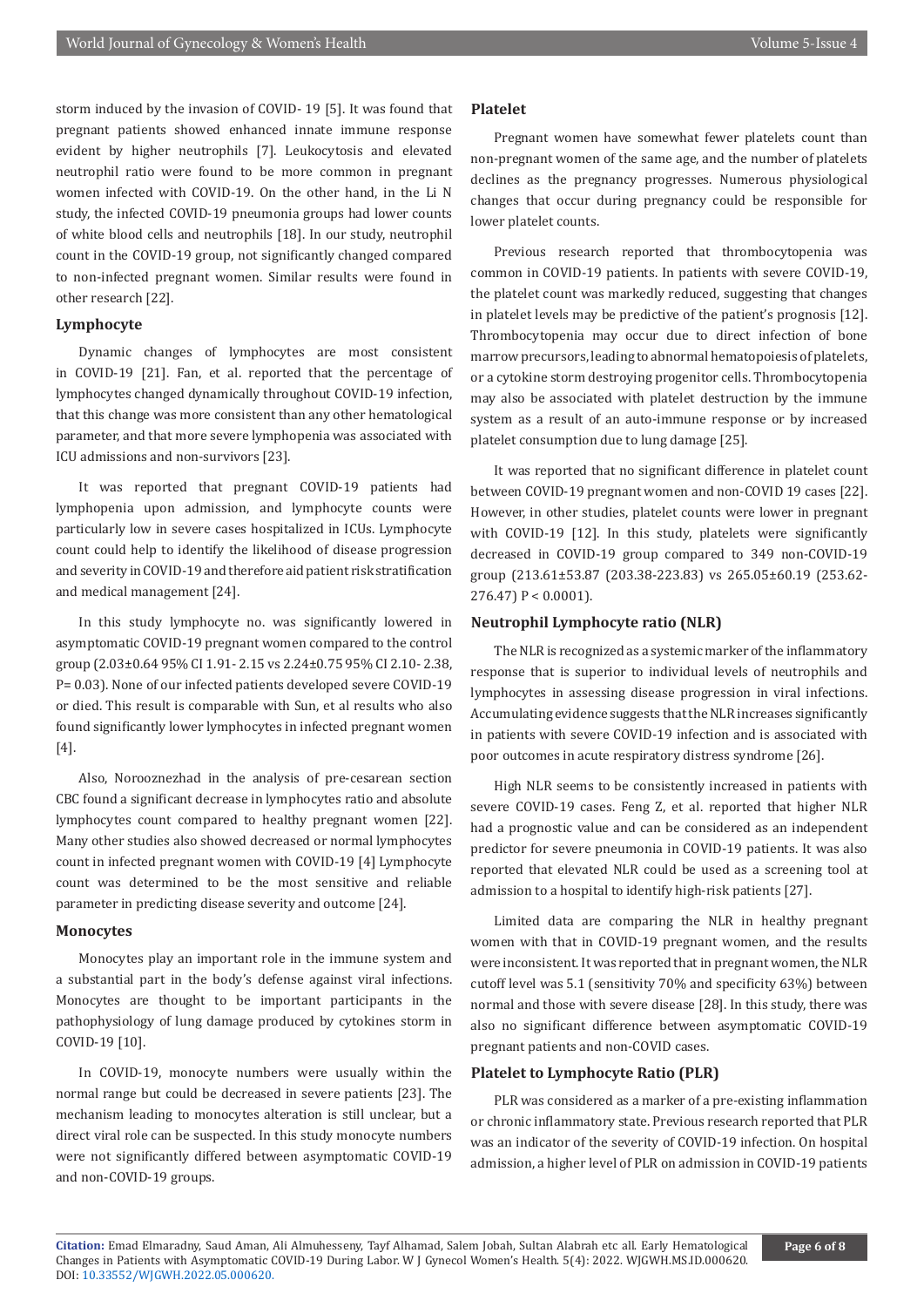was found to be associated with increased morbidity and mortality [29]. PLR can be used as an independent prognostic marker for the severity of COVID-19 [27]. Lira et al reported increased PLR in pregnant COVID-19 cases with a cutoff point of 221(sensitivity was 90% and the specificity 83%, OR 45, 95% CI 4.40–461.7) [28].

In this study, PLR was significantly lower in the asymptomatic COVID-19 group with a cutoff level of 89.7 (95% CI 0.52 to 0.66, sensitivity 36.70, and specificity 82.57). This marked difference in cutoff level maybe because other studies involve mild, moderate, and severe cases of COVID-19 whereas in our study only asymptomatic cases are collected. Lower PLR may reflect early consumption, destruction, and decreased production in platelet and lymphocytes.

The PLR in COVID-19 patients may be associated with the degree of cytokine storm and might provide a novel indicator to monitor patients with COVID‐19. Higher levels of PLR were associated with severe COVID-19 cases. Accordingly, the PLR level is considered a novel, cost-effective, and readily available biomarker with a hopeful prognostic role for determining the severity of COVID-19 patients [14]. Low PRL as an inflammatory biomarker may be a good prognostic test to differentiate and predict severe cases of COVID-19.

Other researchers presented conflicting data on the diagnostic and prognostic value of the PLR in patients with COVID-19 where no significant difference was found between infected and noninfected COVID-19 early on hospital admission [30].

# **Monocyte-Lymphocyte Ratio (MLR)**

Previous studies reported a significant positive correlation between MLR with disease severity of patients with COVID-19. MLR was increased with the severity of patients with COVID-19 [31]. The higher MLR in severe cases indicated that the immune system in these cases was severely damaged. Our results showed that asymptomatic COVID-19 are not significantly changed compared to the COVID-19 group.

# **Systemic Immune Inflammatory Index (SIII)**

SIII is an inflammation-related indicator that reflects the immune and inflammation status of the organism, based on lymphocyte, neutrophil, and platelet counts. Recently, SIII was proposed as an innovative predictable marker for COVID-19 patients. Also, SIII might be considered as a remarkable prognostic indicator to assess the clinical outcomes of patients with COVID-19. Patients in the high-SIII group had a higher chance of severe complications, such as multiple organ dysfunction syndromes, ARDS, major cardiovascular adverse events, disseminated intravascular coagulation, secondary infection, sepsis shock, and acidosis [32]. A study by Huang Li et.al found that the cut-off level of SIII ≥ 1293.11 was predictive of severe complications in COVID-19 patients [33]. In our study SIII in the asymptomatic COVID-19 group was no significant changes compared to the non-COVID-19 group.

# **Conclusion**

With the spread of COVID-19, pregnant women are at greater risk because they have a worse prognosis than non-pregnant ladies once they got infected. During pregnancy, physiological changes include decreased functional residual capacity by approximately 20% to 30% and increased oxygen consumption by 20%, making lower respiratory infections less well tolerated.

Pregnant women with asymptomatic COVID-19 infection are rarely investigated. The study of early changes in COVID-19 infection is crucially important. Low WBC count, low lymphocyte, low platelet counts, and low PLR are diagnostic and prognostic values for asymptomatic cases of COVID-19.

In mild COVID patients, a moderate inflammatory response is sufficient to clear the body of the viral pathogen. However, an excessive inflammatory response will cause immune loss, fatal cytokine production, systemic inflammatory response, multi-organ failure, and a series of additional clinical manifestations

Inflammatory index data are cost-effective and easily accessible resources that can assist with the early recognition of severe COVID-19 cases and ensure the timely initiation of the most appropriate treatment. Our data might suggest that, in the early phases of COVID-19, the virus induce an inflammatory response leading to a reduction in the hematological indices. Decrease total WBC, lymphocytes, and platelets were the early changes detected in asymptomatic pregnant women in labor. These parameters may be changed with the increased severity of COVID-19. These results may also serve as prognostic markers in COVID- 19. These early changes of parameters may be very useful for the detection of a pregnant patient who may progress to a severe stage of COVID-19.

More comprehensive studies with larger patient groups are needed to further assessment of our results. It is also needed to follow up on these cases to monitor and predict the severity and prognosis of COVID‑19.

# **Acknowledgement**

The Study was approved, and Ethics approval was obtained from the Al Yamamah Ethical committee.

# **Conflict of Interest**

The authors declare that they have no conflict of interest. All authors contributed to the study's conception and design. All authors read and approved the final manuscript.

### **References**

- 1. [Mazur-Bialy AI, Kołomańska-Bogucka D, Tim S, Opławski M \(2020\)](https://pubmed.ncbi.nlm.nih.gov/33233369/) [Pregnancy and Childbirth in the COVID-19 Era- The Course of Disease](https://pubmed.ncbi.nlm.nih.gov/33233369/) [and Maternal-Fetal Transmission. J Clin Med 9\(11\): 3749-3774.](https://pubmed.ncbi.nlm.nih.gov/33233369/)
- 2. [Breslin N, Baptiste C, Gyamfi-Bannerman C, Miller R, Martinez R, et al.](https://pubmed.ncbi.nlm.nih.gov/32292903/) [\(2020\) Coronavirus disease 2019 infection among asymptomatic and](https://pubmed.ncbi.nlm.nih.gov/32292903/) [symptomatic pregnant women: two weeks of confirmed presentations](https://pubmed.ncbi.nlm.nih.gov/32292903/) [to an affiliated pair of New York City hospitals. Am J Obstet Gynecol MFM](https://pubmed.ncbi.nlm.nih.gov/32292903/) [2\(2\): 100118.](https://pubmed.ncbi.nlm.nih.gov/32292903/)